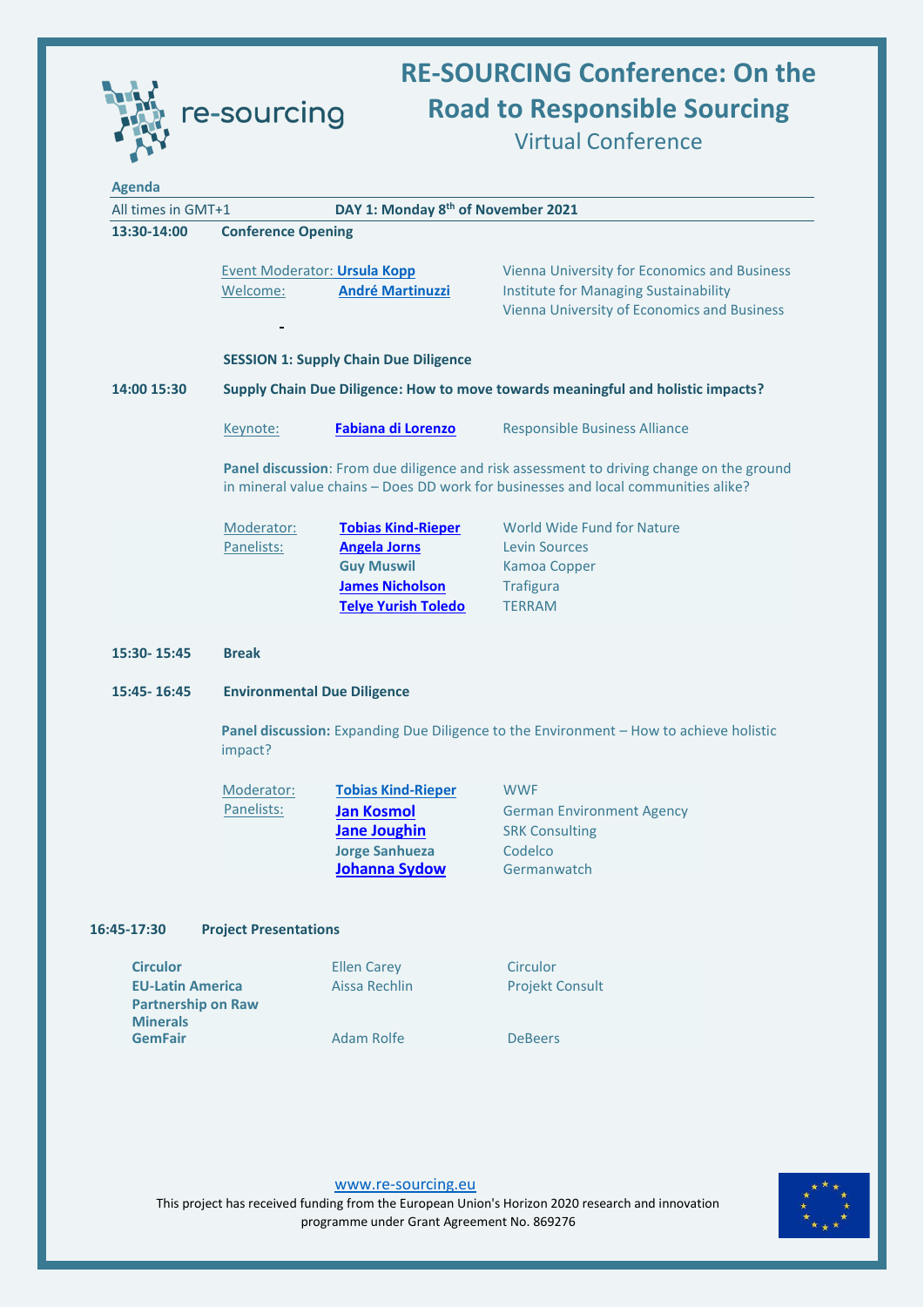|                                                                                                           | re-sourcing                                                                                   |                                                                                                                         | <b>RE-SOURCING Opening Conference</b><br>Find common ground, prompt collective action,<br>create lasting change<br><b>Virtual Conference</b>                                                  |  |  |  |  |
|-----------------------------------------------------------------------------------------------------------|-----------------------------------------------------------------------------------------------|-------------------------------------------------------------------------------------------------------------------------|-----------------------------------------------------------------------------------------------------------------------------------------------------------------------------------------------|--|--|--|--|
| DAY 2: Tuesday 9 <sup>th</sup> of November 2021<br>All times in GMT+1                                     |                                                                                               |                                                                                                                         |                                                                                                                                                                                               |  |  |  |  |
| <b>SESSION 2: Responsible Sourcing for the Green Transition</b>                                           |                                                                                               |                                                                                                                         |                                                                                                                                                                                               |  |  |  |  |
| 9:00                                                                                                      | <b>Session Opening</b>                                                                        |                                                                                                                         |                                                                                                                                                                                               |  |  |  |  |
|                                                                                                           | <b>Moderator:</b>                                                                             | <b>Masuma Farooki,</b>                                                                                                  | <b>MineHutte</b>                                                                                                                                                                              |  |  |  |  |
| Responsible Sourcing for the Green Transition - The Roadmap for the Renewable Energy Sector<br>09:05-9:55 |                                                                                               |                                                                                                                         |                                                                                                                                                                                               |  |  |  |  |
|                                                                                                           | Keynote                                                                                       | <b>Marie-Theres Kügerl</b>                                                                                              | Montanuniversität Leoben                                                                                                                                                                      |  |  |  |  |
|                                                                                                           | Respondents:                                                                                  | <b>Estelle Gervais</b><br><b>Raffaele Rossi</b><br><b>Isabelle Geuskens</b><br><b>Ben Katz</b><br><b>Maria Nyberg</b>   | <b>Fraunhofer Institute</b><br><b>Solar Power Europe</b><br><b>Friends of the Earth</b><br><b>OECD</b><br><b>European Commission, DG GROW</b>                                                 |  |  |  |  |
| 09:55-10:15                                                                                               | Keynote                                                                                       | <b>Johannes Betz</b>                                                                                                    | Responsible sourcing for the Green Transition - Towards a roadmap for the Mobility Sector<br>Oeko-Institute e.V.                                                                              |  |  |  |  |
| 10:15-10:30                                                                                               | <b>Break</b>                                                                                  |                                                                                                                         |                                                                                                                                                                                               |  |  |  |  |
| 10:30-11:45                                                                                               | Panel discussion: Procurement- Global perspectives on implementing a responsible supply chain |                                                                                                                         |                                                                                                                                                                                               |  |  |  |  |
|                                                                                                           | Moderator:<br>Panelists:                                                                      | <b>Masuma Farooki</b><br><b>Jeff Geipel</b><br><b>Amir Shafaie</b><br><b>Jonas Astrup</b><br><b>Marie-Theres Kügerl</b> | <b>MineHutte</b><br>Mining Shared Value, Engineers without<br><b>Borders</b><br>Natural Resource Governance Institute<br><b>International Labour Organisation</b><br>Montanuniversität Leoben |  |  |  |  |
| 11:45-12:30                                                                                               | <b>Project Presentations</b>                                                                  |                                                                                                                         |                                                                                                                                                                                               |  |  |  |  |
|                                                                                                           | <b>NEXT</b><br><b>SUSMAGPRO</b><br><b>ETH Nadel</b>                                           | Dirk de Ketelaere<br>Carlo Burkhard<br><b>Felicitas Fischer</b>                                                         | <b>IRMCO</b><br>University of Applied Sciences, Pforzheim<br><b>ETH NADEL</b>                                                                                                                 |  |  |  |  |

[www.re-sourcing.eu](http://www.re-sourcing.eu/)

This project has received funding from the European Union's Horizon 2020 research and innovation programme under Grant Agreement No. 869276